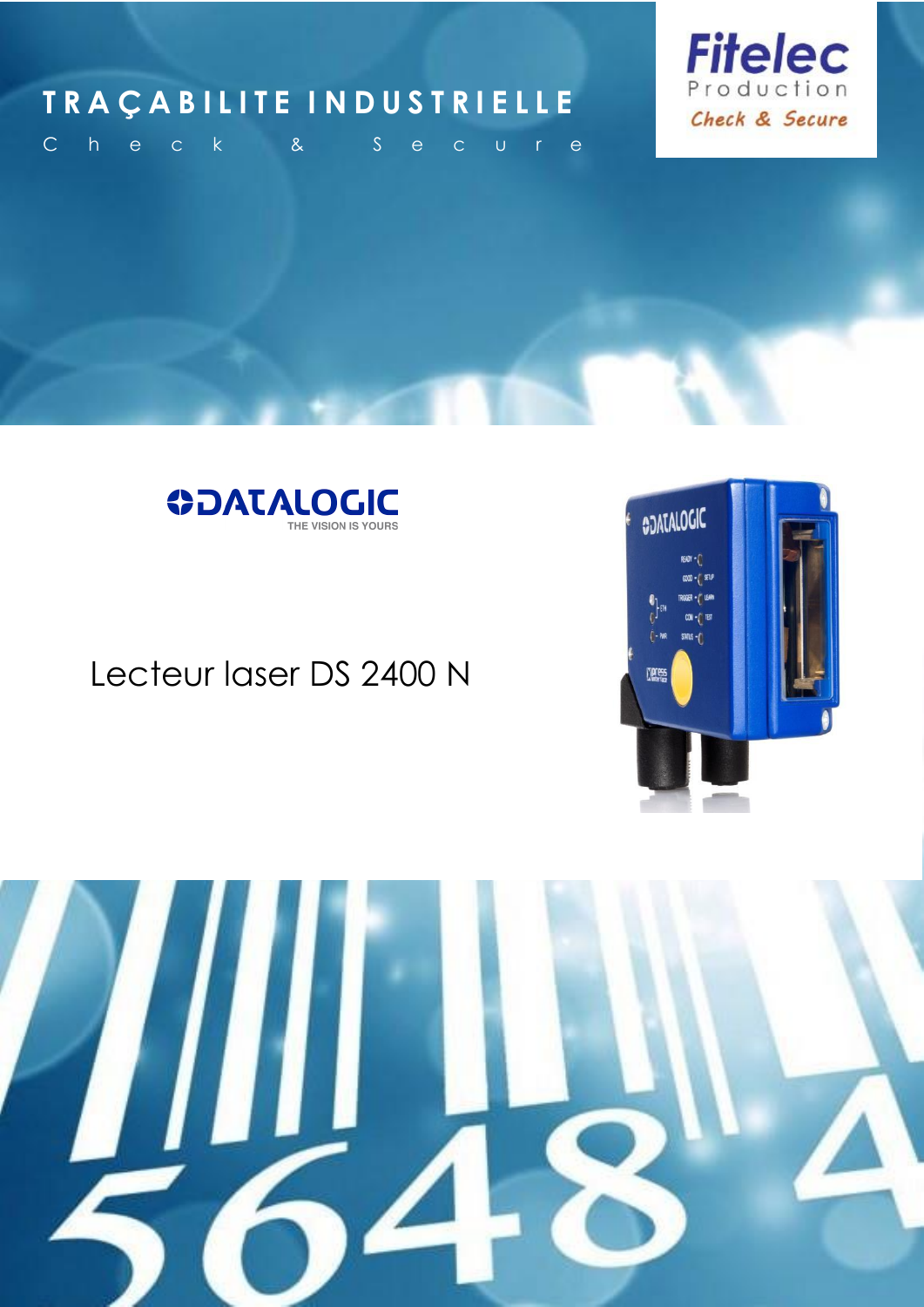# DS2400N **ODATALOGIC** IIIII I 336234

The DS2400N is a compact laser scanner offering improved reading performance, excellent flexibility and full on-board connectivity options with PROFINET, EtherNet/IP and Ethernet TCP/IP protocols. TheversatileDS2400N scanner ispurpose-built forautomatic warehousing and factory automation applications. The DS2400N combines best in class optics with the next generation of code reconstruction algorithms, delivering superior performance on low quality codes or damaged labels. With on-board Ethernet ports and switchcapability, theDS2400N can be networked into PROFINET lineor ringtopologiesforsystem redundancy.

With EDS-AOP setup tools, configuring the EtherNet/IP fieldbus communication is simple and easy. Through PROFINET, the DS2400N can be configured via the modular structure contained in the GSDML file. Parameters are stored in the GSDML file, providing automatic configuration for failed or replaced devices.

Thanks to an innovative rotating connector block, the DS2400N minimizesitsmechanicaldimensions offering a flexible form factor during installation.

Embedding switches, dual PROFINET parts, and a rotating connector block areafew of the uniquefeaturesthat define the Datalogic DS2x00N family. Innovative software features provide easy and simple scanner installation and replacement.





### **HIGHLIGHTS**

- •EmbeddedEthernetconnectivity
- •TwoPROFINETPorts
- •EmbeddedEthernetSwitch
- Line topology
- Rotating connector block
- Compact dimensions
- •Installation flexibility andoptimum formfactor
- ACR: Advanced Code Reconstruction
- Excellent performance on low qualityanddamagedlabels
- •Uptoa600mm(23.6in)reading distance

#### **APPLICATIONS**

- •Automatic warehouses
- •Factory automation
- Automatic picking systems
- •Processcontrolandpackaging
- •Print & apply systems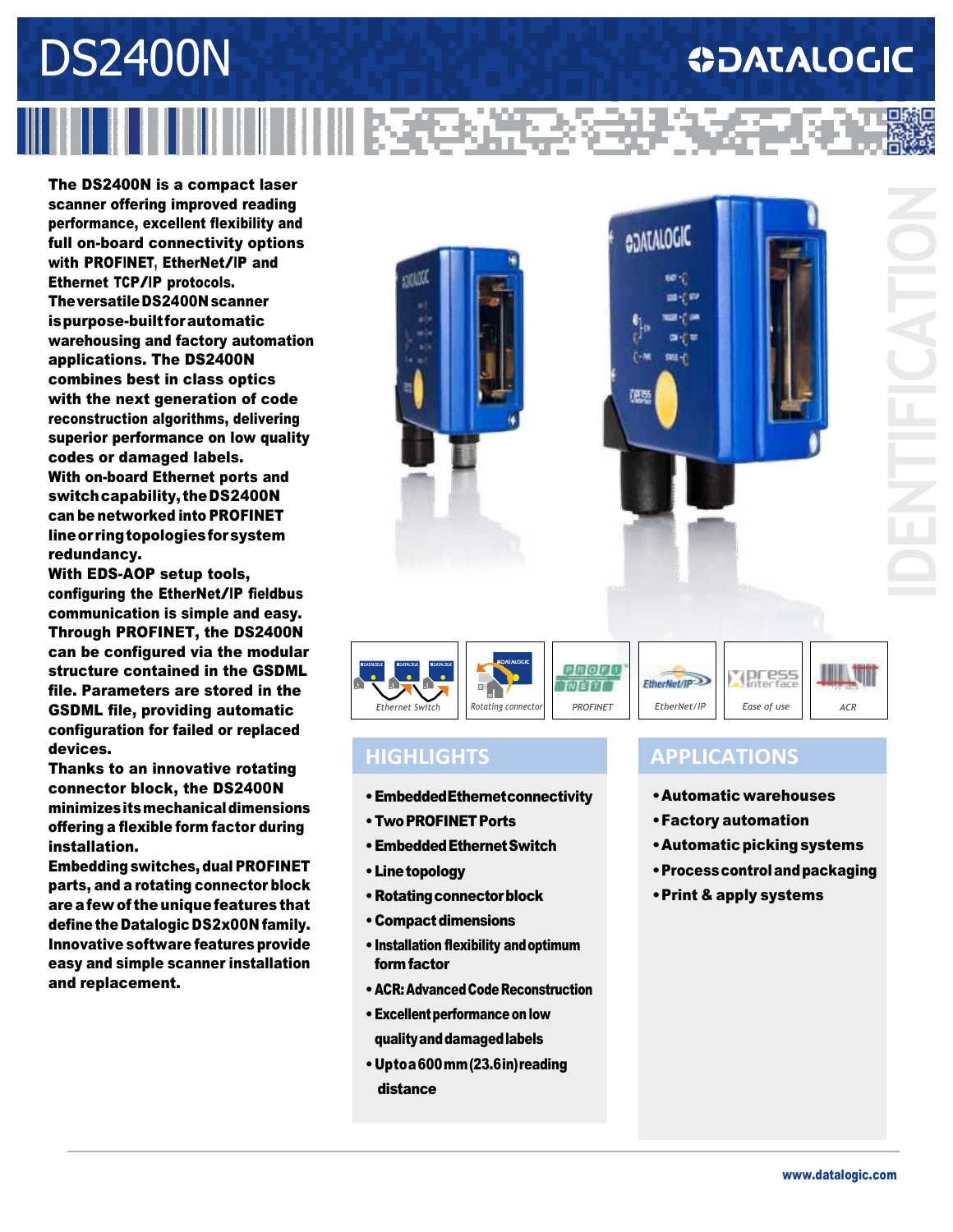# DS2400N

### **ODATALOGIC**

#### **TECHNICAL DATA**

| <b>INDUSTRIALLASERBARCODESCANNERS</b>              |                           | <b>DS2400N-X2XX</b>                                                                         | <b>DS2400N-X3XX</b>                                                                                               | <b>DS2400N-X4XX</b>                                           |  |  |  |  |
|----------------------------------------------------|---------------------------|---------------------------------------------------------------------------------------------|-------------------------------------------------------------------------------------------------------------------|---------------------------------------------------------------|--|--|--|--|
| <b>Reading Distance (Min / Max)</b>                |                           | 70 - 600 mm<br>$(2.76 - 23.62)$ in)                                                         |                                                                                                                   |                                                               |  |  |  |  |
| <b>Max Resolution</b>                              |                           | up to 0.12mm (5 mils)                                                                       |                                                                                                                   |                                                               |  |  |  |  |
| <b>Scan Rate</b>                                   |                           | $500 - 1000$ scans/s                                                                        |                                                                                                                   |                                                               |  |  |  |  |
| <b>Scan Pattern Type</b>                           |                           | <b>Linear / Raster</b>                                                                      |                                                                                                                   |                                                               |  |  |  |  |
| <b>Aperture Angle</b>                              |                           | 60 degrees                                                                                  |                                                                                                                   |                                                               |  |  |  |  |
| <b>Multilabel Reading</b>                          |                           | Up to 10 Codes in the same reading phase                                                    |                                                                                                                   |                                                               |  |  |  |  |
| <b>Reconstruction Code Technology</b>              |                           | <b>ACR Advanced Code Reconstruction</b>                                                     |                                                                                                                   |                                                               |  |  |  |  |
| <b>Readable Codes</b>                              |                           | Code I2of5, Code39, Code93, Code128, EAN/UPC, EAN128, Codabar, Pharmacode, Plessey, ISBT128 |                                                                                                                   |                                                               |  |  |  |  |
| <b>Case Material</b>                               |                           | <b>Aluminum</b>                                                                             |                                                                                                                   |                                                               |  |  |  |  |
| <b>Dimensions (Typical Value)</b>                  |                           | 84 x 68 x 34 mm (3.3 x 2.7 x 1.3 in)                                                        | 104 x 69 x 38 mm $(4.1 \times 2.7 \times 1.5)$ in                                                                 | $104 \times 86 \times 38$ mm $(4.1 \times 3.4 \times 1.5)$ in |  |  |  |  |
| Weight                                             |                           | 330g (11.64 oz)                                                                             | 281 g (10 oz.)                                                                                                    | 308 g (10.9 oz.)                                              |  |  |  |  |
| <b>Temperature Range</b>                           |                           | $0^\circ$ - 45 °C (32 - 113 °F)                                                             |                                                                                                                   |                                                               |  |  |  |  |
| <b>Voltage Supply/Power Consumption</b>            |                           | 10-30 VDC; 4 W (average)                                                                    |                                                                                                                   |                                                               |  |  |  |  |
| <b>IP Rating</b>                                   |                           | <b>IP65</b>                                                                                 |                                                                                                                   |                                                               |  |  |  |  |
| <b>Embedded</b><br><b>Communication Interfaces</b> |                           | Main port RS232/RS422/RS485<br>Auxiliary port RS232<br>ID-NET RS485 multidro p              | EtherNet/IP. Ethernet TCP/IP<br><b>Main port RS232/RS422/RS485</b><br>Auxiliary port RS232<br>-NET RS485 multidro | <b>PROFINET, Ethernet TCP/IP</b>                              |  |  |  |  |
| <b>Digital Inputs</b>                              |                           | 2 Input (optocoupled, NPN/PNP)                                                              | 2 Input (optocoupled, NPN/PNP)                                                                                    | Not Applicable / via PROFINET Fieldbus                        |  |  |  |  |
| <b>Digital Outputs</b>                             |                           | 2 Outputs (optocoupled)                                                                     | 2 Outputs (non-optocoupled)                                                                                       | Not Applicable / via PROFINET Fieldbus                        |  |  |  |  |
| Id-Net™ Interface                                  |                           |                                                                                             |                                                                                                                   |                                                               |  |  |  |  |
| <b>Fieldbus</b>                                    |                           | √ with CBX, QLM external devices                                                            | <b>Embedded Ethernet-IP / compatible</b><br>with CBX, QLM external devices                                        | <b>Embedded Profinet with internal switch</b><br>(2 Ports)    |  |  |  |  |
| <b>Ethernet</b>                                    |                           | √ with CBX, QLM external devices                                                            | <b>Embedded Ethernet TCP-IP / compatible</b><br>with CBX, QLM external devices                                    | <b>Embedded PROFINET with internal</b><br>switch (2 Ports)    |  |  |  |  |
| Xpress Interface™                                  |                           |                                                                                             |                                                                                                                   |                                                               |  |  |  |  |
| <b>Device Programming</b>                          |                           | Genius™ (Windows™ based) SW                                                                 |                                                                                                                   |                                                               |  |  |  |  |
| <b>ACCESSORIES</b>                                 |                           | <b>DS2400N - X X X X</b>                                                                    |                                                                                                                   |                                                               |  |  |  |  |
| <b>ACCESSORY</b>                                   | <b>DESCRIPTION</b>        | PN                                                                                          |                                                                                                                   |                                                               |  |  |  |  |
| <b>OM2000N</b>                                     | <b>Oscillating Mirror</b> | 93ACC1783<br><b>Reading Range</b>                                                           | <b>Communication Interface</b>                                                                                    | <b>Optic Version</b><br><b>Special Features</b>               |  |  |  |  |

| <b>OM2000N</b><br><b>GFC-200</b> | <b>Oscillating Mirror</b><br>85° Contact Reading Mirror | 93ACC1783<br>93A201108<br>93ACC1871 | <b>Reading Range</b><br>$0 =$ Short<br>$1 \equiv$ Medium<br>$2 =$ Long | <b>Communication Interface</b><br>2 = RS232/RS485main + RS232 aux<br>$3 =$ Built $-$ in Ethernet<br>$4$ = Profinet IO | <b>Optic Version</b><br>$0 =$ Linear<br>$1 =$ Raster | <b>Special Features</b><br>$0 =$ Standard<br>5 = Heater (Subzero Temp) |
|----------------------------------|---------------------------------------------------------|-------------------------------------|------------------------------------------------------------------------|-----------------------------------------------------------------------------------------------------------------------|------------------------------------------------------|------------------------------------------------------------------------|
| GFC-2100                         | 2KN 90° Lateral Output Window 93A201000                 |                                     |                                                                        |                                                                                                                       |                                                      |                                                                        |
| <b>GFC-2020</b>                  | 102° Lateral Output Mirror                              |                                     |                                                                        |                                                                                                                       |                                                      |                                                                        |

#### **DIMENSIONS**



### **READING DIAGRAMS**







in cm in cm in cm in cm in cm in cm in cm in cm in cm in cm in cm in cm in cm in cm in cm in cm in cm in cm in